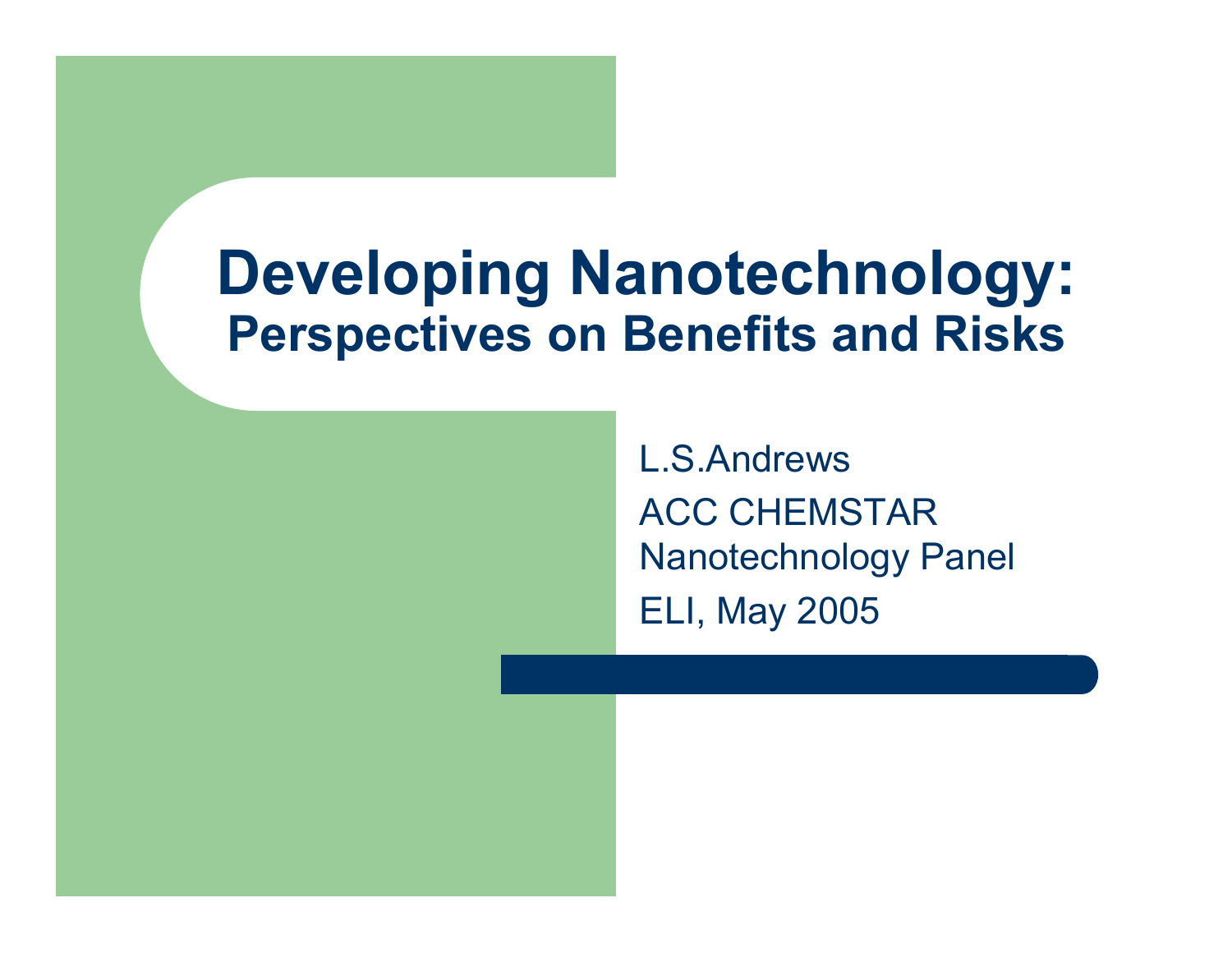# **Developing Nanotechnology**

**• Background** 

• Stewardship

• Research Needs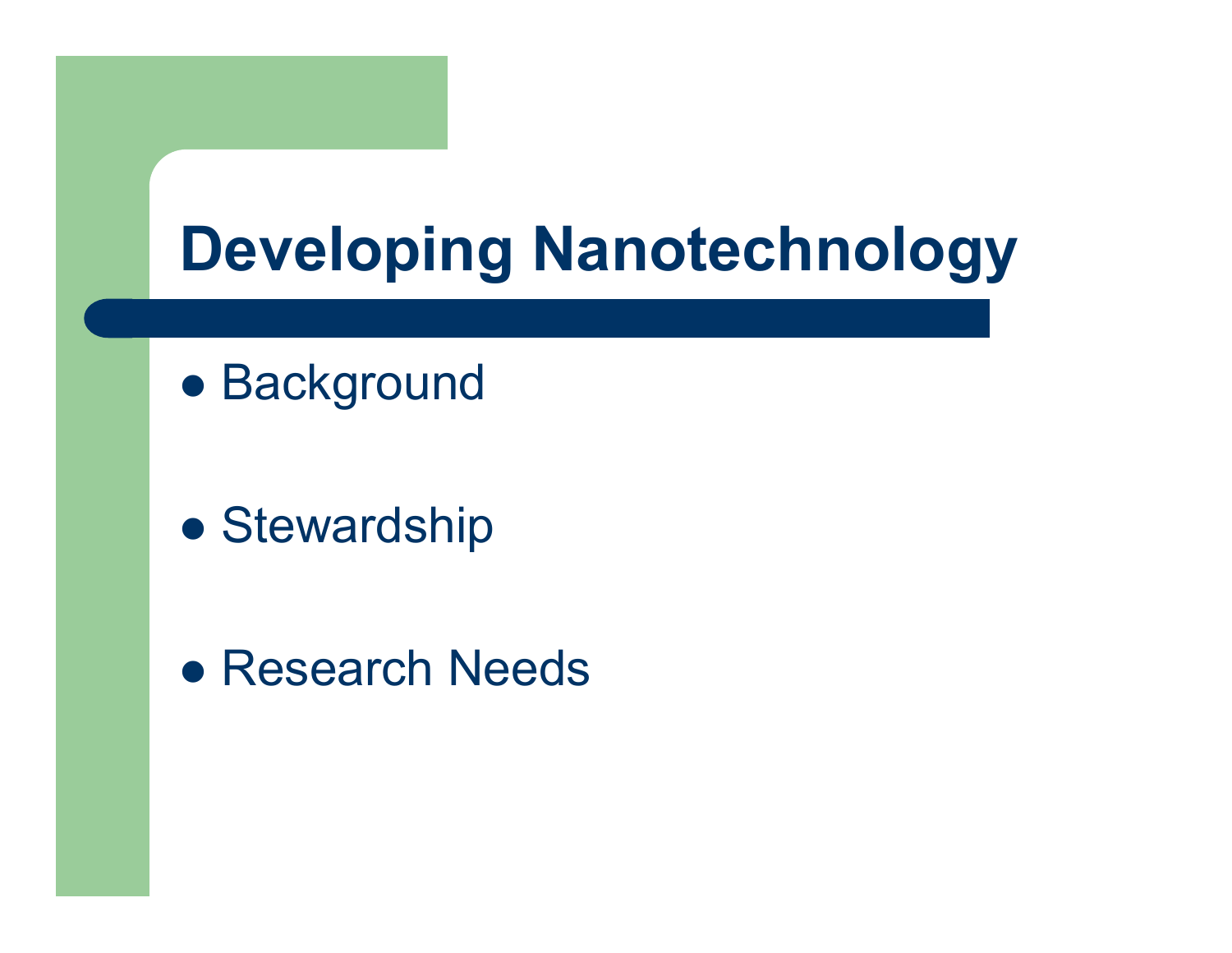## **Nanoscale Materials**

- Natural
- **Byproducts**
- **Engineered**

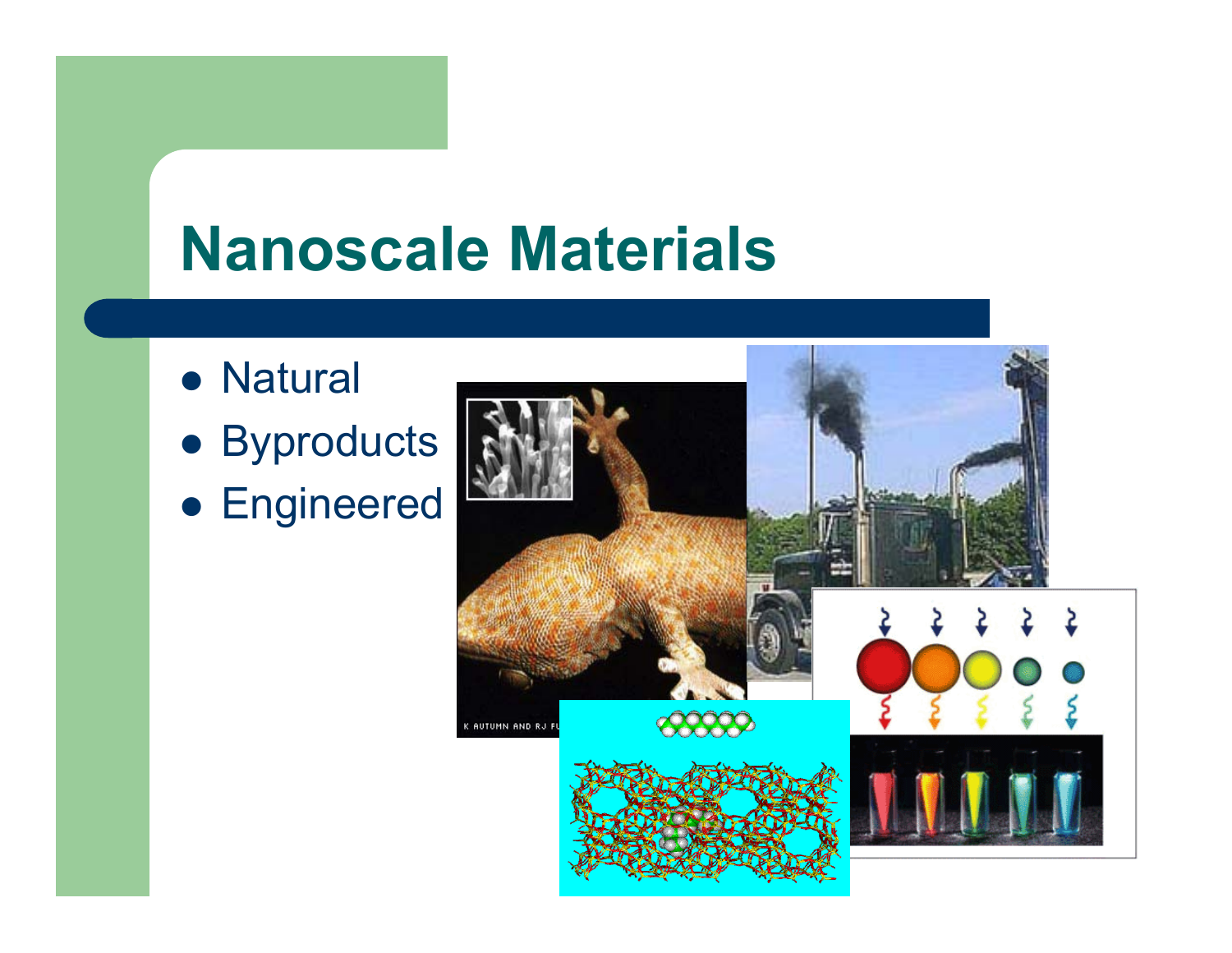#### Top 10 Nanotechnology Consumer Top 10 Nanotechnology Consumer **Products** -- 2003 (Forbes)





*Cosmetics*



*Holmenkol Ski Wax*

### *Franz Ziener Jacket*



*Babolat Racquet*



*Wilson Tennis Balls*

*Eddie Bauer Khakis* 



*Smith Techlite*

*Nucelle Sunscree n*

#### Additional Products



*Solefresh socks GMC Safari* 

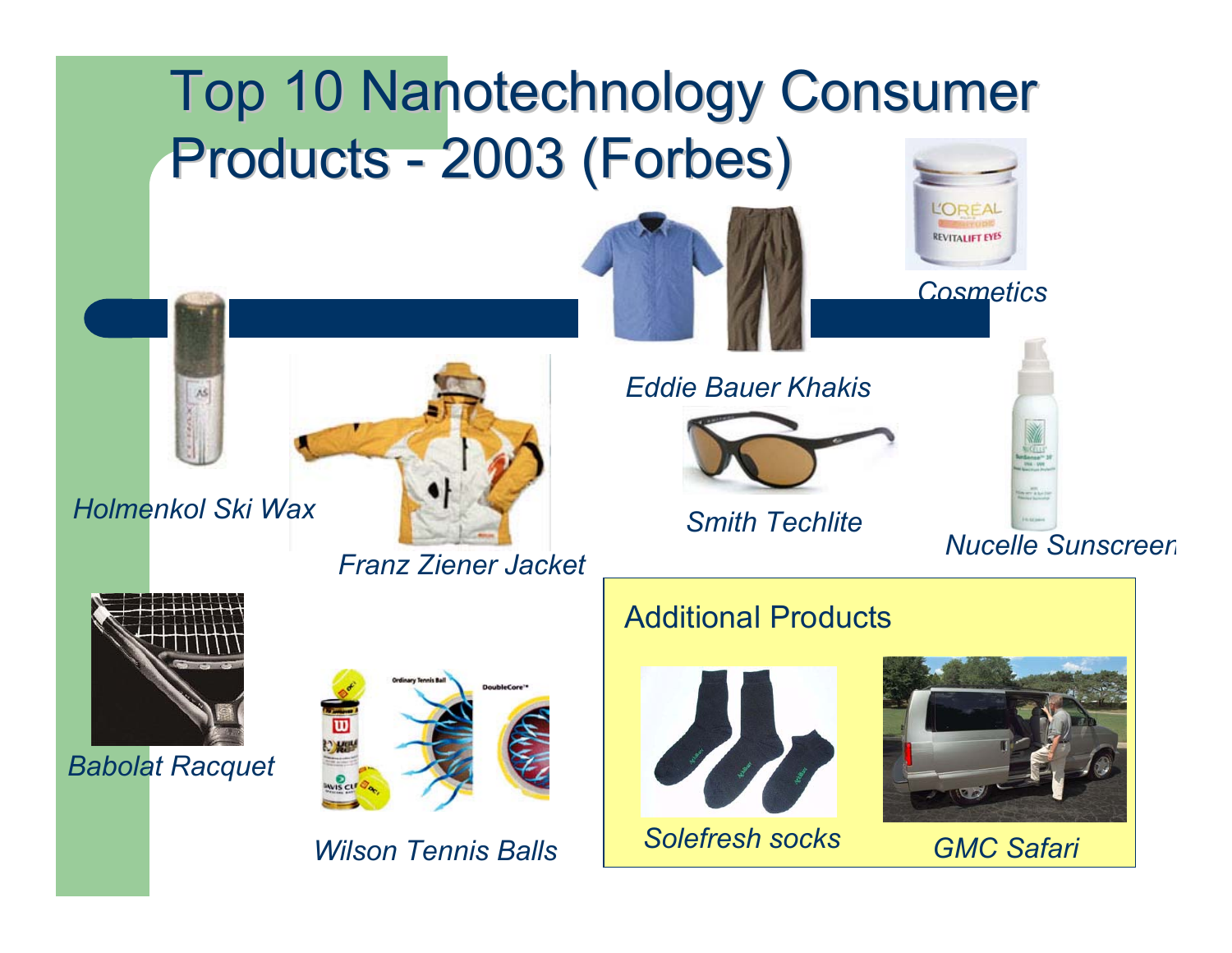#### **New Properties – New Risks?**

• Quantum Dots can be attached to cell components (for example, antibodies) to directly visualize interactions



From: Peter D. Lichty, MD MOH FACOEM and John Seabury, CIH PE. Lawrence Berkeley National Laboratory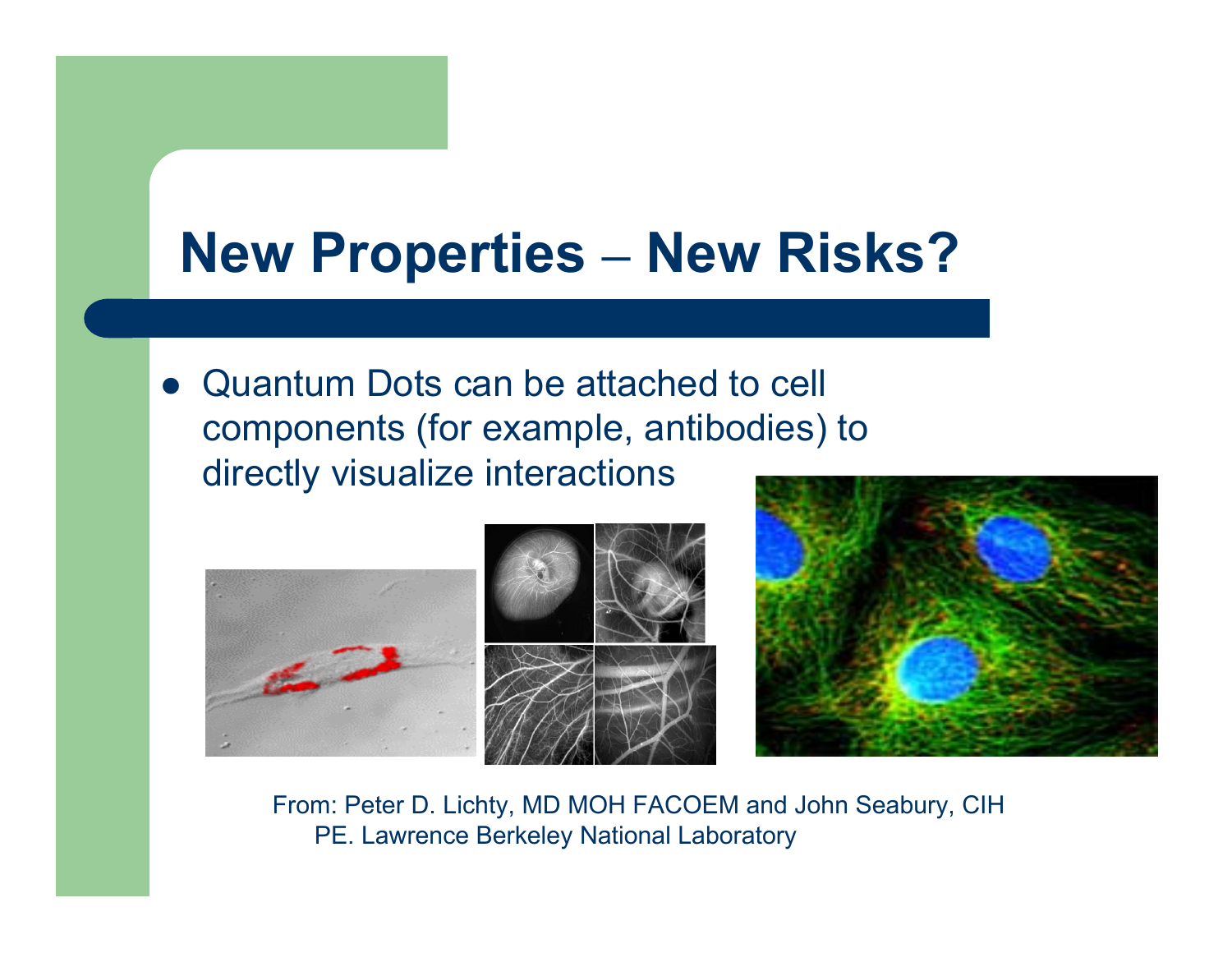### ACC CHEMSTAR Nanotechnology Panel Charter

To promote and represent the issues of members through:

product stewardship, communications, regulatory and scientific advocacy, research and testing.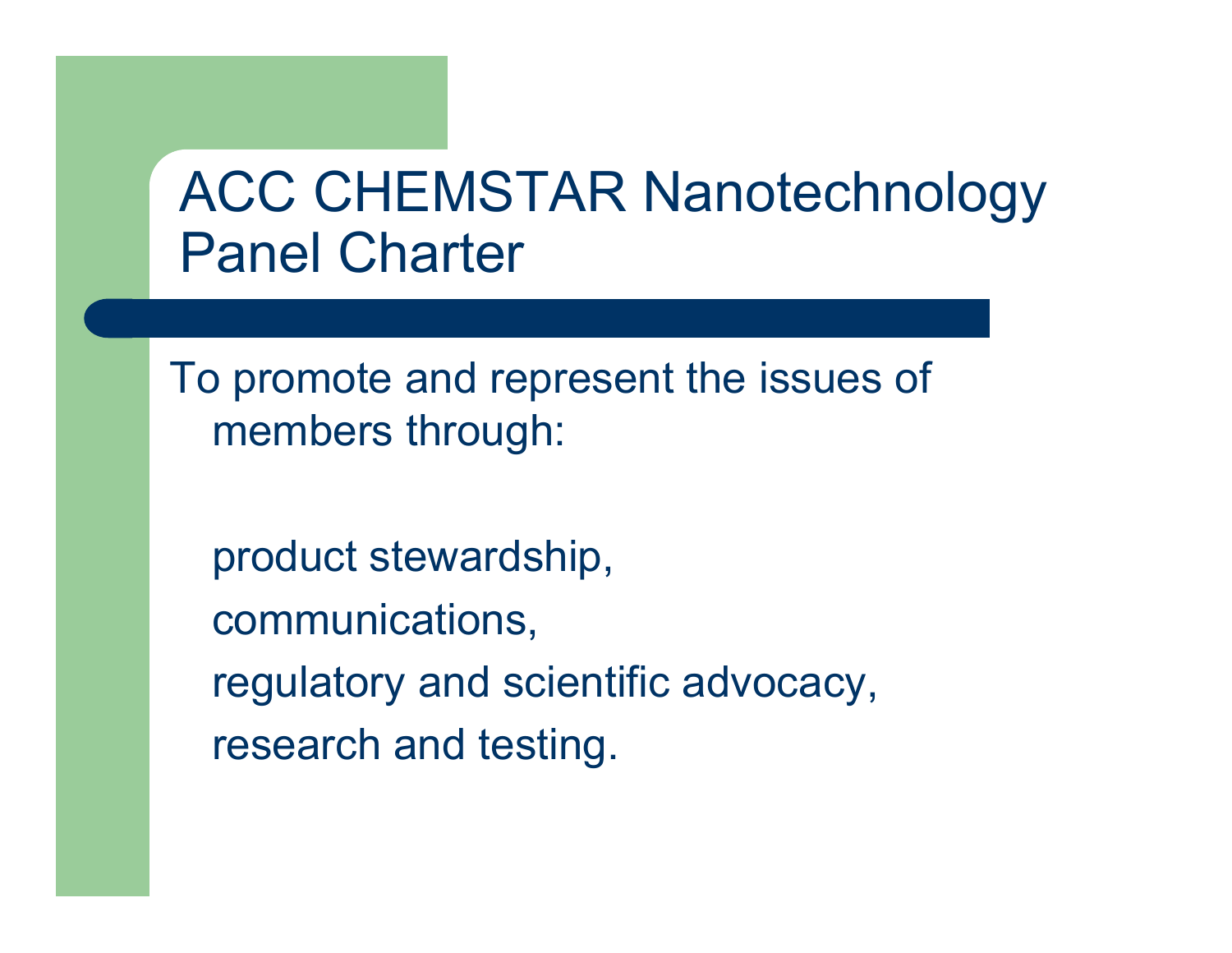### ACC CHEMSTAR Members the contract of the contract of the May 2005

Air Products and ChemicalsArkemaBASFBayer Material Science Ciba Specialty Chemicals **Degussa** DowDupont **Elementis** 

Eastman KodakCabotPPGProctor & GambleRohm and HaasSasol NASouthern Clay Products General Electric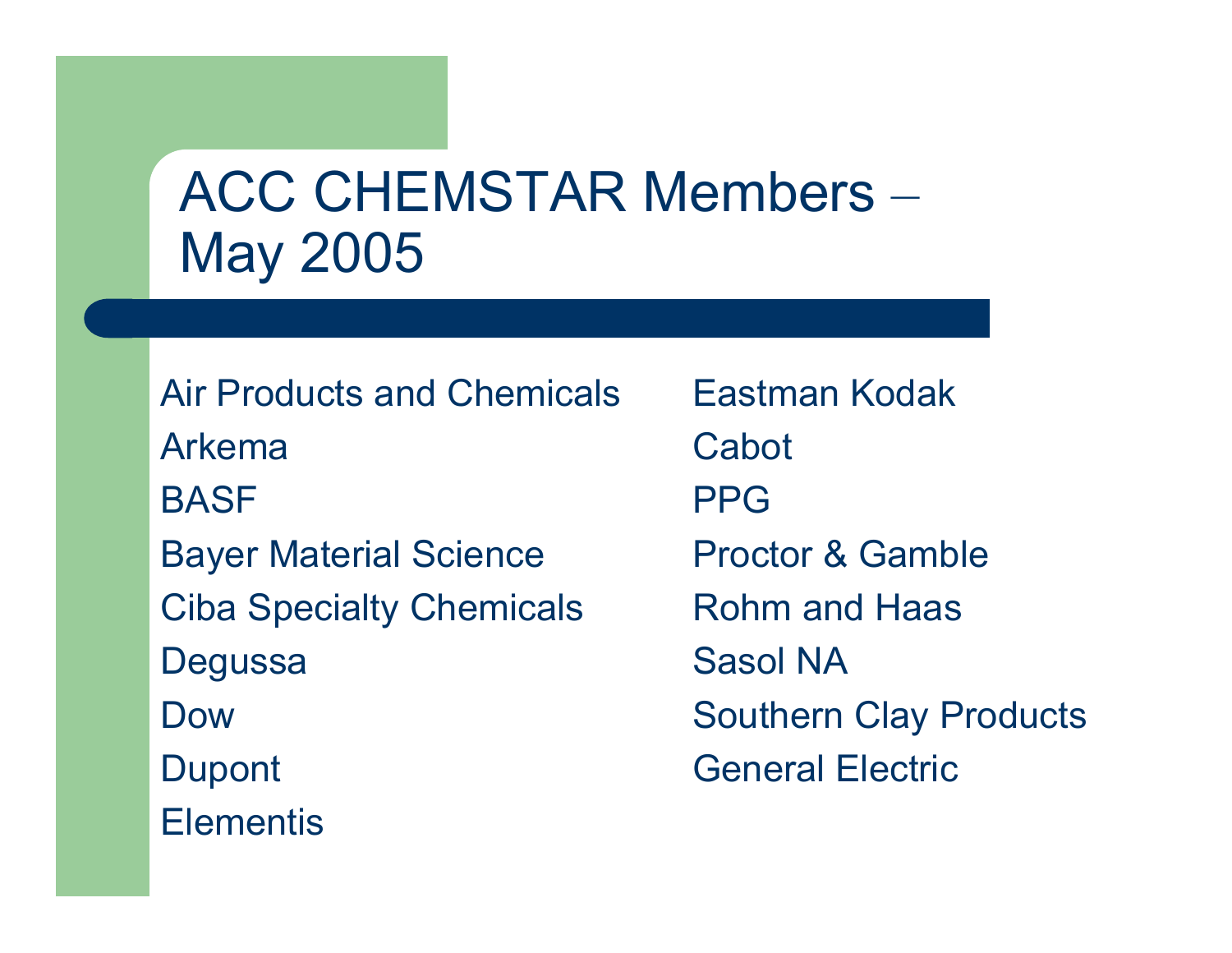### **ACC CHEMSTAR Nanotechnology Panel Goals –May 2005**

Establish and recommend useful approaches to defining and categorizing products of nanotechnology

Recommend product stewardship activities for development of safe products and processes

Advocate for EHS research that informs safe use and regulation that establishes public trust without impeding innovation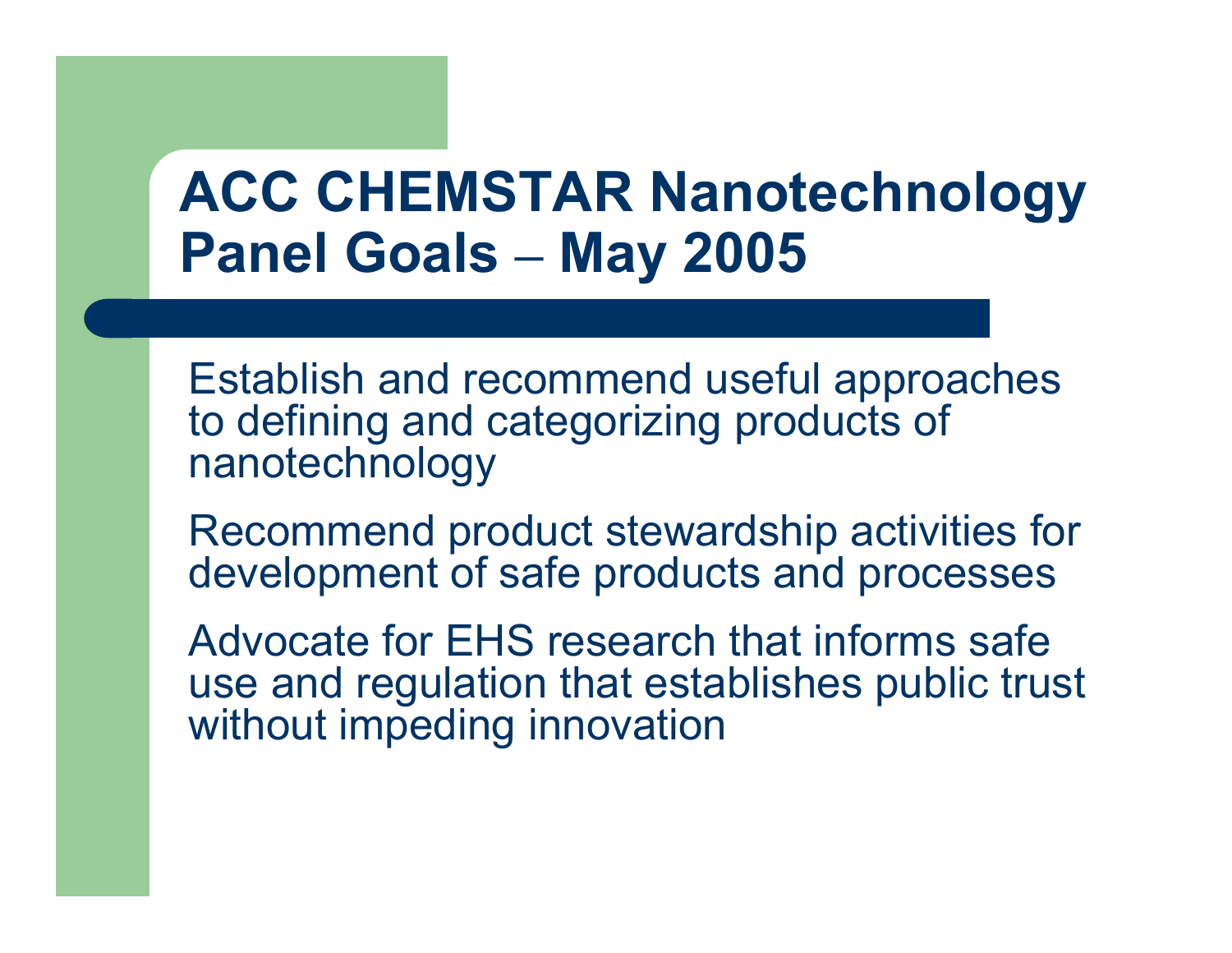### **Panel Viewpoints**

### • We support:

- – a multi-stakeholder dialogue on responsible development and regulation of nanotechnology
- development of a broadly accepted means to collect existing and future health and environmental toxicity, workplace and environmental exposure data for nanomaterials
- – development of guidelines and procedures for tiered testing and evaluation of new nanomaterials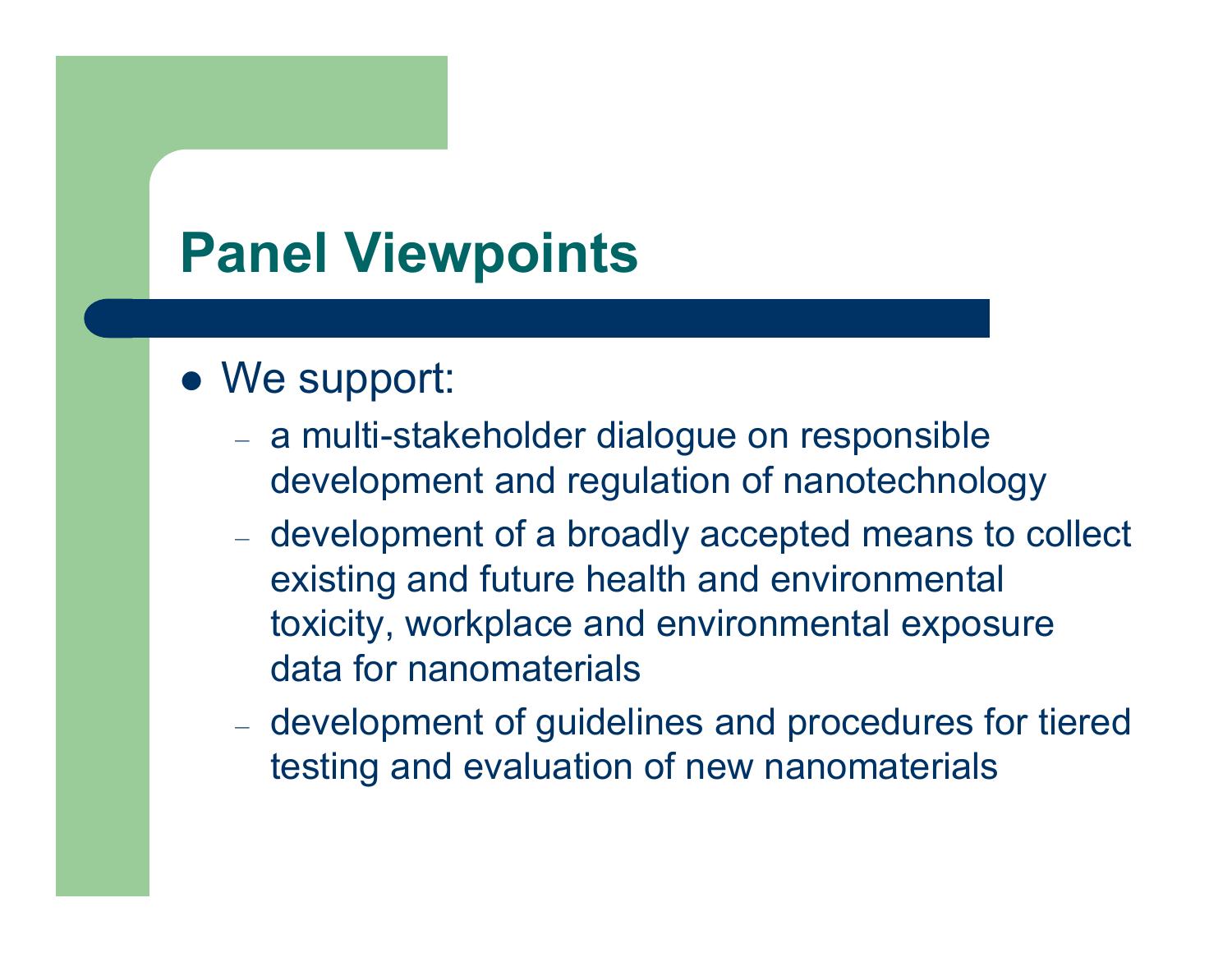### **Panel Viewpoints**

### • We support:

- –- ongoing efforts to harmonize terminology, protocols for testing and regulation internationally
- $-$  the need for increased government funding for EHS research methods development
- – promoting product stewardship along the value chain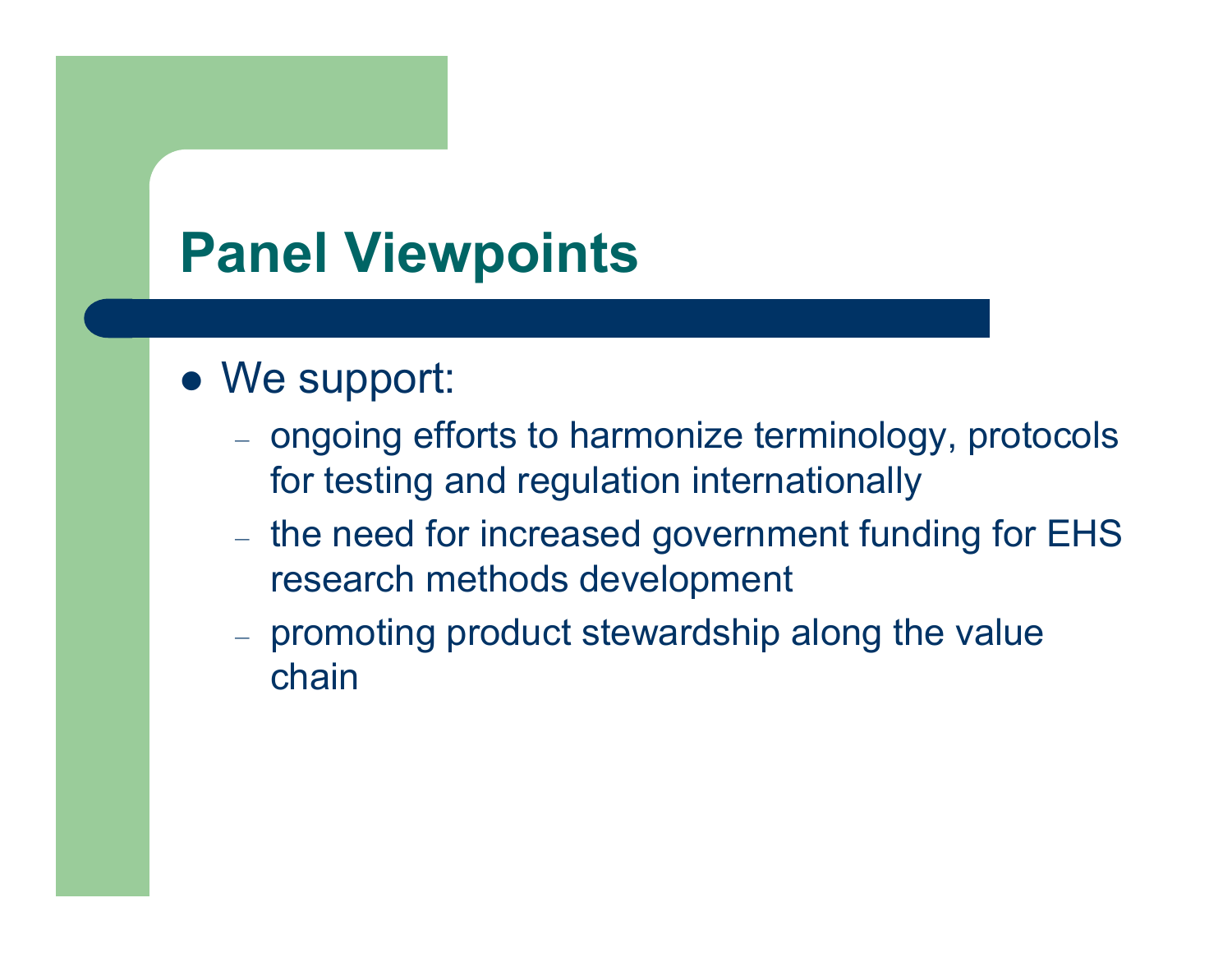## **NNI – Consultative Board for Advancing Nanotechnology**

- Partnership for R&D Planning and Implementation
- Environment, Safety and Health Workgroup Recommendations
	- Measurement and Detection of Nanomaterials
	- –Worker Protection and Industrial Hygiene
	- –– Toxicity of Nanomaterials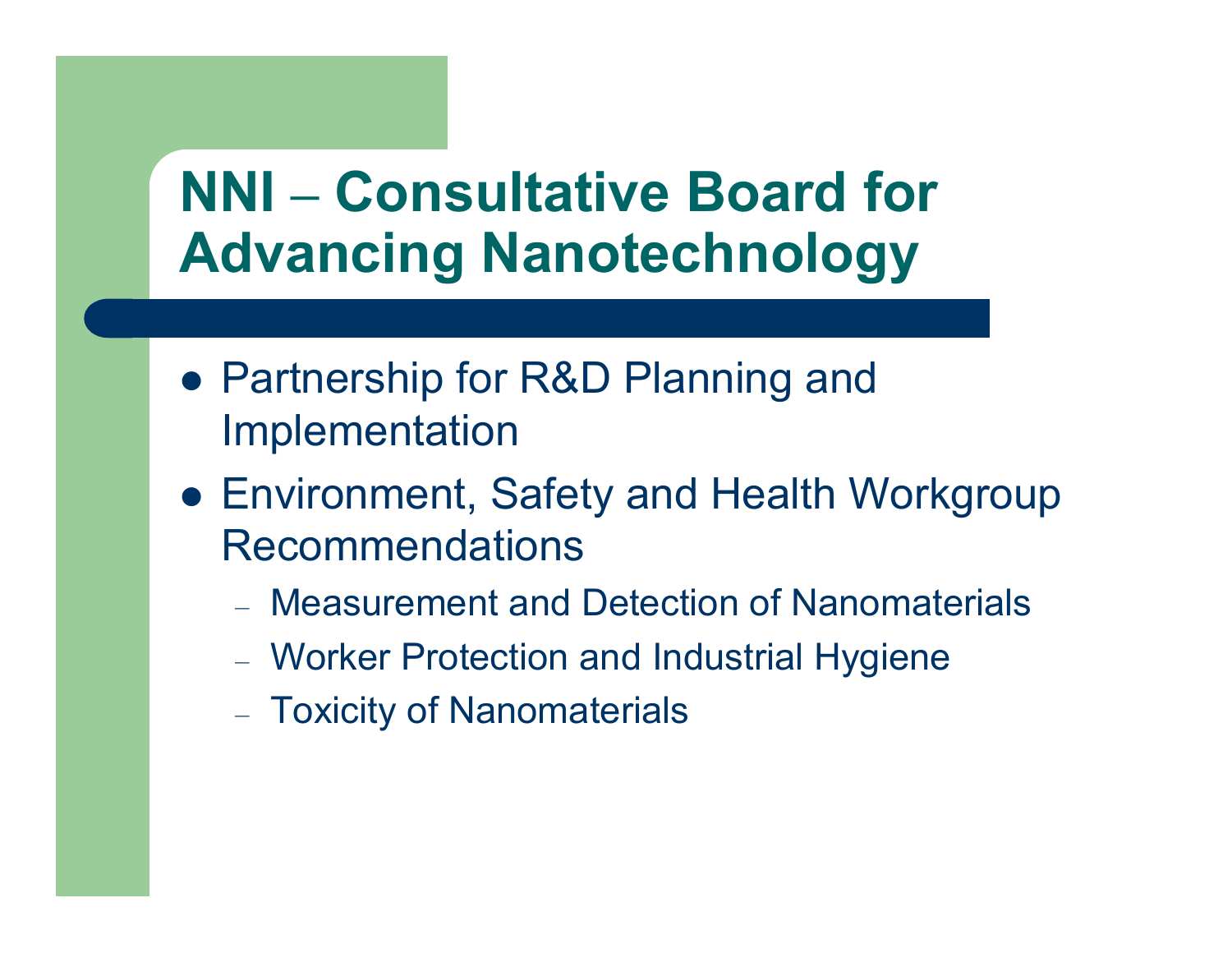## NNI EHS Research Priorities

- Develop toxicity test strategy for particulates
- Determine best dose-metrics for particulates
- Develop aquatic toxicity test methods
- Develop and validate exposure monitoring
- Develop methodologies to establish safe exposure levels